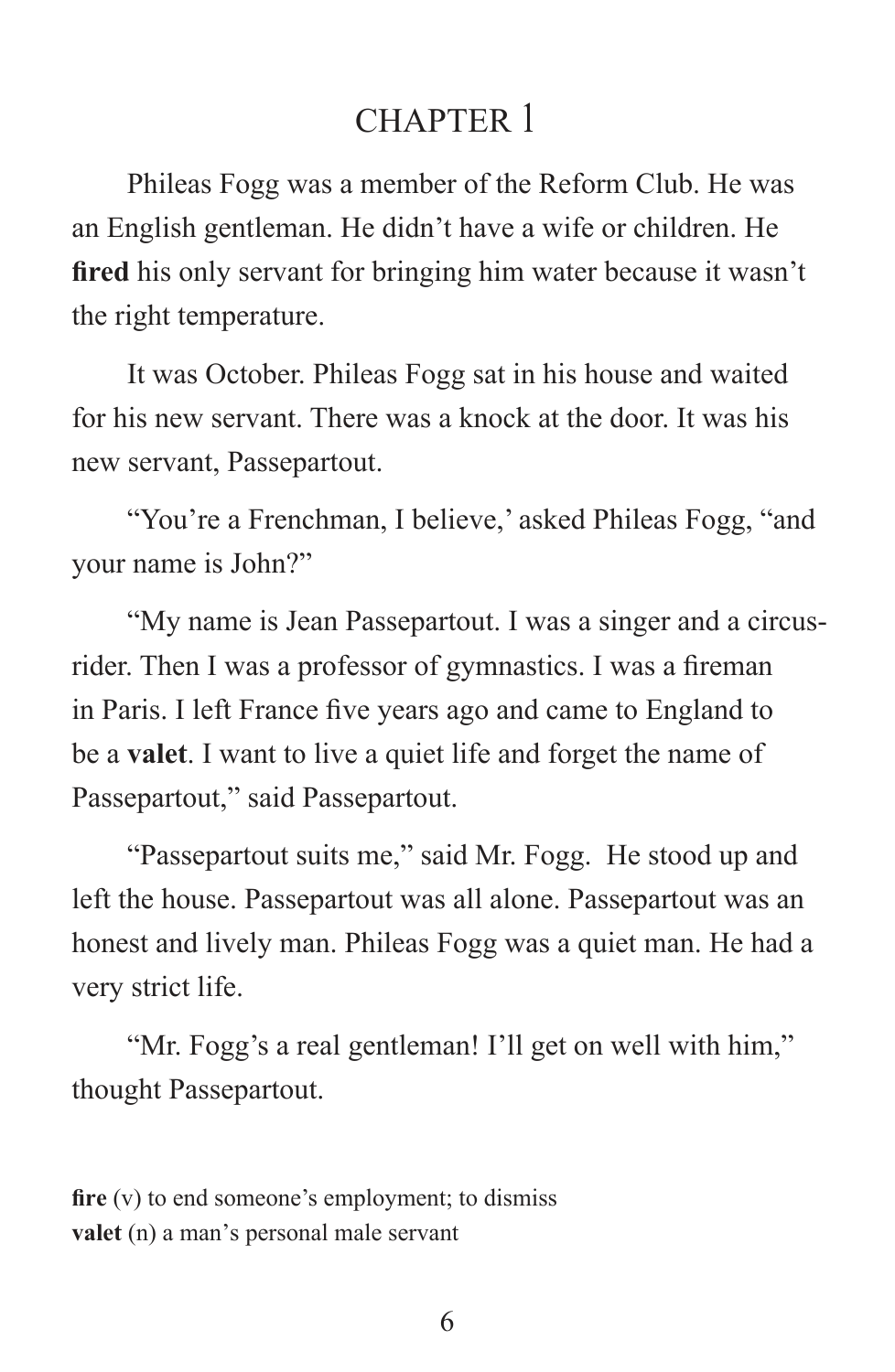

*There was a knock at the door. It was his new servant, Passepartout.*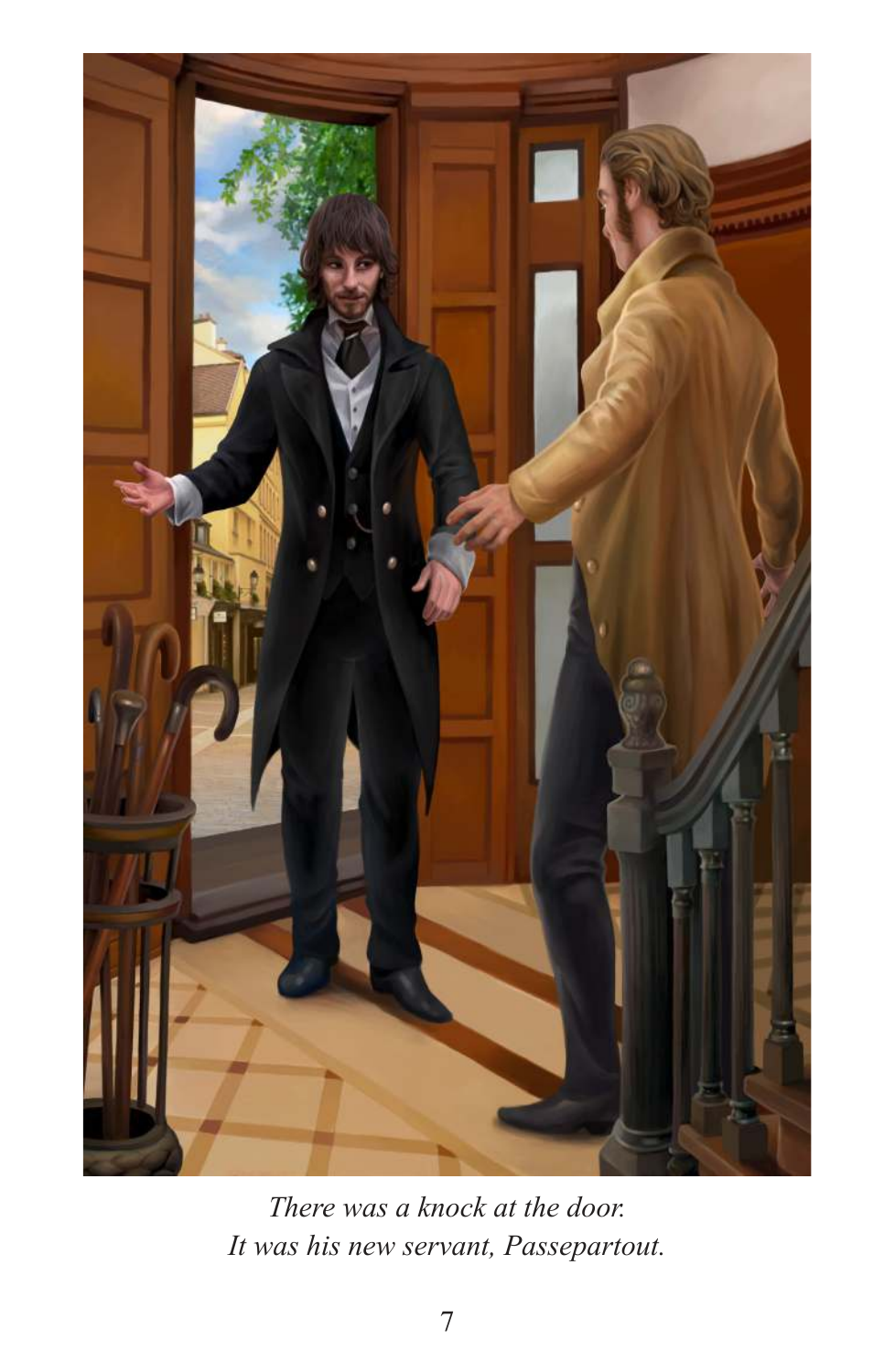Phileas Fogg went to the Reform Club. He had breakfast. He read the paper and ate his dinner. After dinner, he sat by the fire. His friends came into the club in the evening. They talked about the story in the newspaper. *Robbers stole £50,000 from the Bank of England.* They argued about it all night. When they sat down to play whist, they were still arguing.

"Where could the thief go, then?"

"Oh, I don't know that. The world's big enough."

"It was, once," said Phileas Fogg, in a low tone.

"What do you mean by 'once'? Is the world now smaller than before?"

"Certainly, I agree with Mr. Fogg. The world's now smaller than before. A man can now go round it ten times more quickly than a hundred years ago. And that is why the search for this thief will be successful."

"And also why the thief can get away more easily."

"You have a strange way, Ralph, of proving that the world has grown smaller. So, because you can go round it in three months —"

"In eighty days," said Phileas Fogg.

"That's true, gentlemen," added John Sullivan. "Only eighty days because now there's a new section between Rothal and Allahabad, on the Great Indian Peninsula Railway.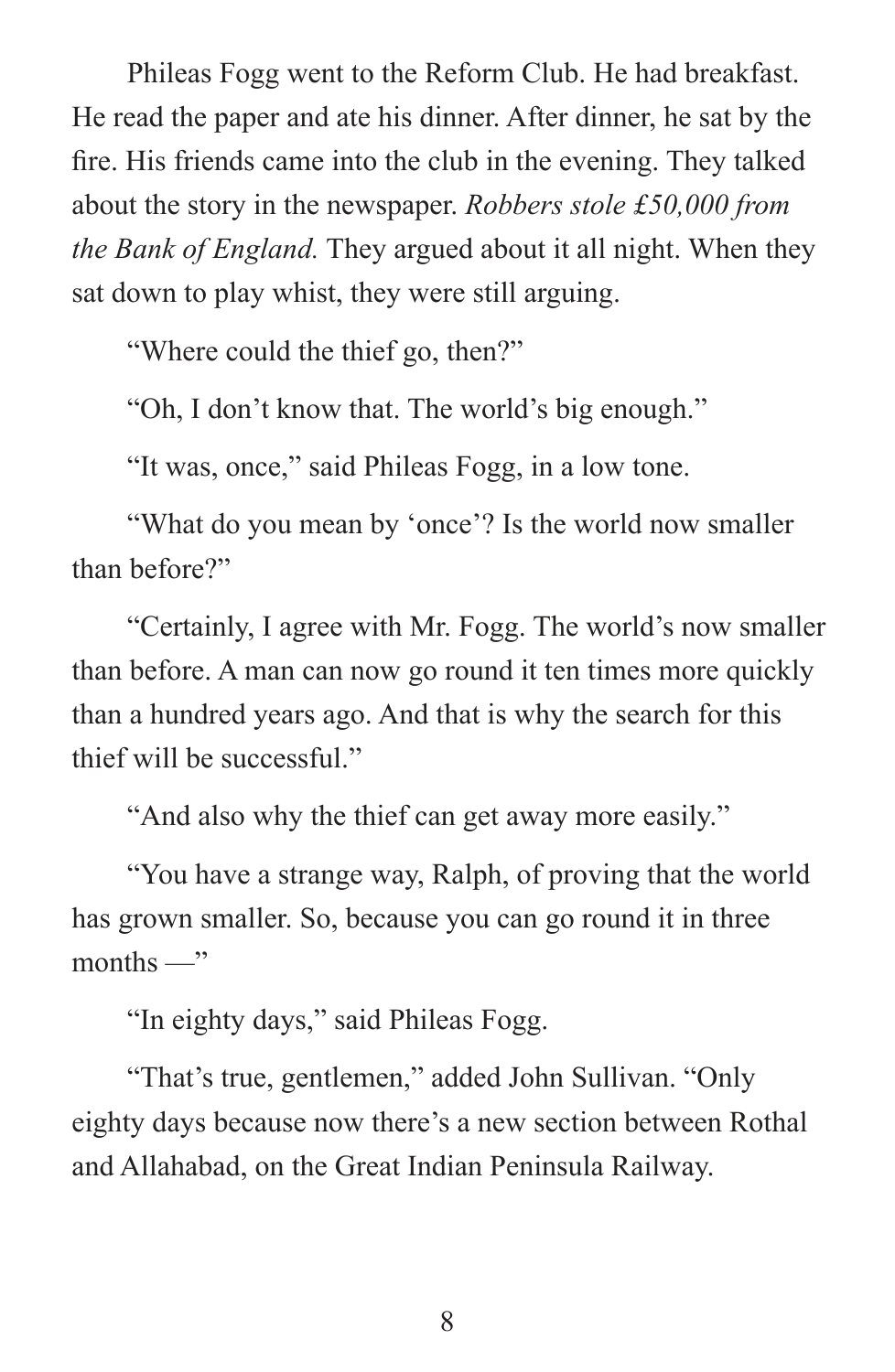Here are the numbers in the paper:

- From London to Suez via Mont Cenis and Brindisi, by rail and steamboats: *7 days*

- From Suez to Bombay, by steamer: *13 days*

- From Bombay to Calcutta, by rail: *3 days*

- From Calcutta to Hong Kong, by steamer: *13 days*

- From Hong Kong to Yokohama, by steamer: *6 days*



- From Yokohama to San Francisco, by steamer: *22 days*

- From San Francisco to New York, by rail: *7 days*

- From New York to London, by steamer and rail: *9 days.* 

In total: *80 days.*"

"Yes, in eighty days, except for bad weather, bad winds, shipwrecks, railway accidents, and so on."

"All included," said Phileas Fogg.

"I'd like to see you do it in eighty days," said one of the gentlemen.

"It depends on you. Shall we go?" Mr. Fogg said.

"I'll bet you four thousand pounds. It's impossible!"

"I disagree. It's quite possible," said Mr. Fogg.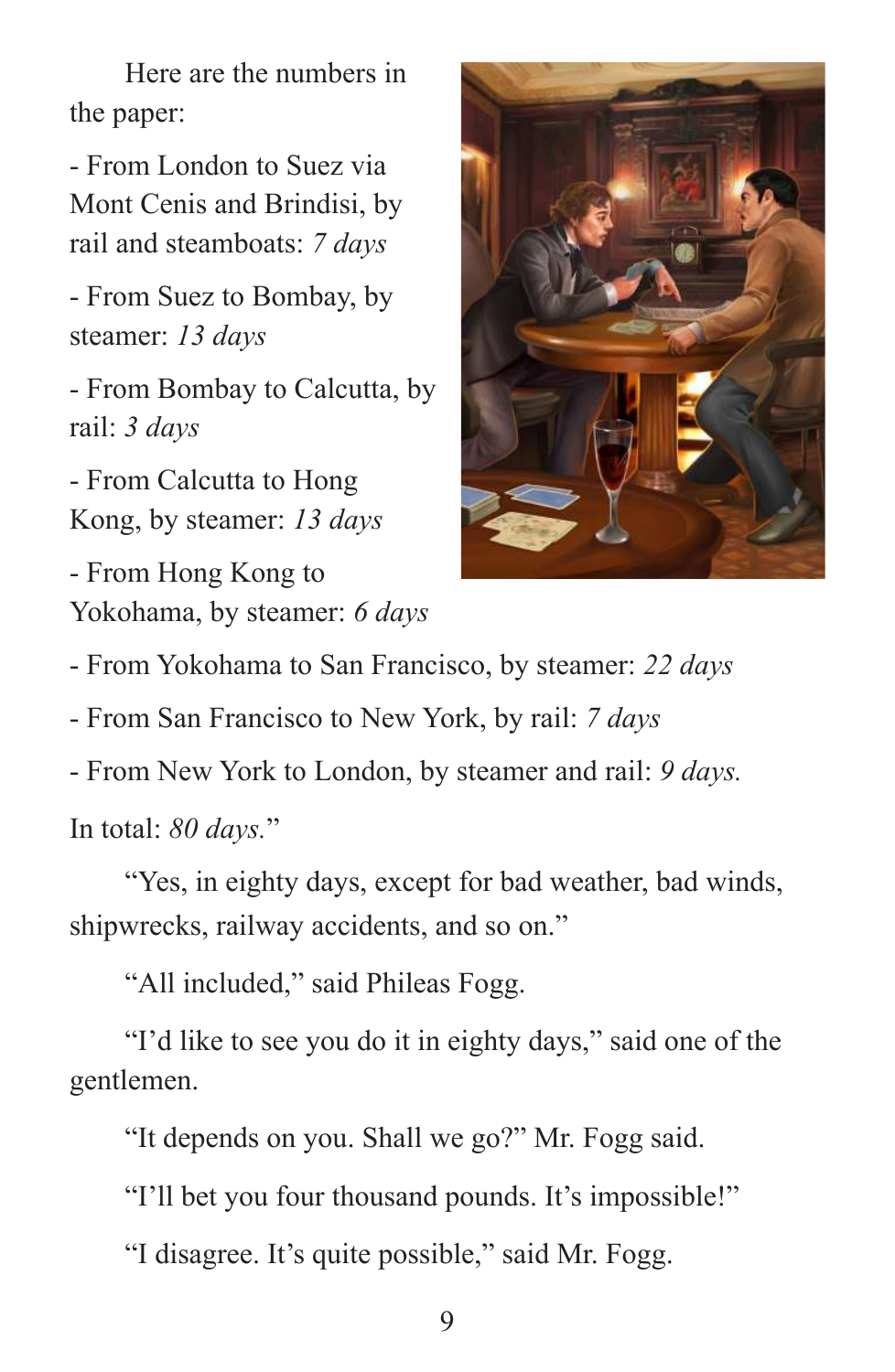# **GRAMMAR CHECK**

## **Test-1**

## **Write the question form of the sentences as in the example.**

|     | <b>Example:</b> Mr. Fix was following Mr. Fogg.                     |
|-----|---------------------------------------------------------------------|
|     | <b>Was Mr Fix following Mr. Fog?</b>                                |
| 1.  | There was a great crowd standing in Pall Mall.                      |
| 2.  | They were nervously waiting for news.                               |
| 3.  | He was playing whist when Colonel Proctor came.                     |
| 4.  | They were getting ready to get on the ship.                         |
| 5.  | The sun was coming up when the funeral party woke up.               |
| 6.  | Mr. Fix was standing on the platform.                               |
| 7.  | He was looking for the man who robbed the bank                      |
| 8.  | She wasn't listening to him when he told her to put her<br>coat on. |
| 9.  | The police were chasing the thief.                                  |
| 10. | He was travelling with his assisstant.                              |
|     |                                                                     |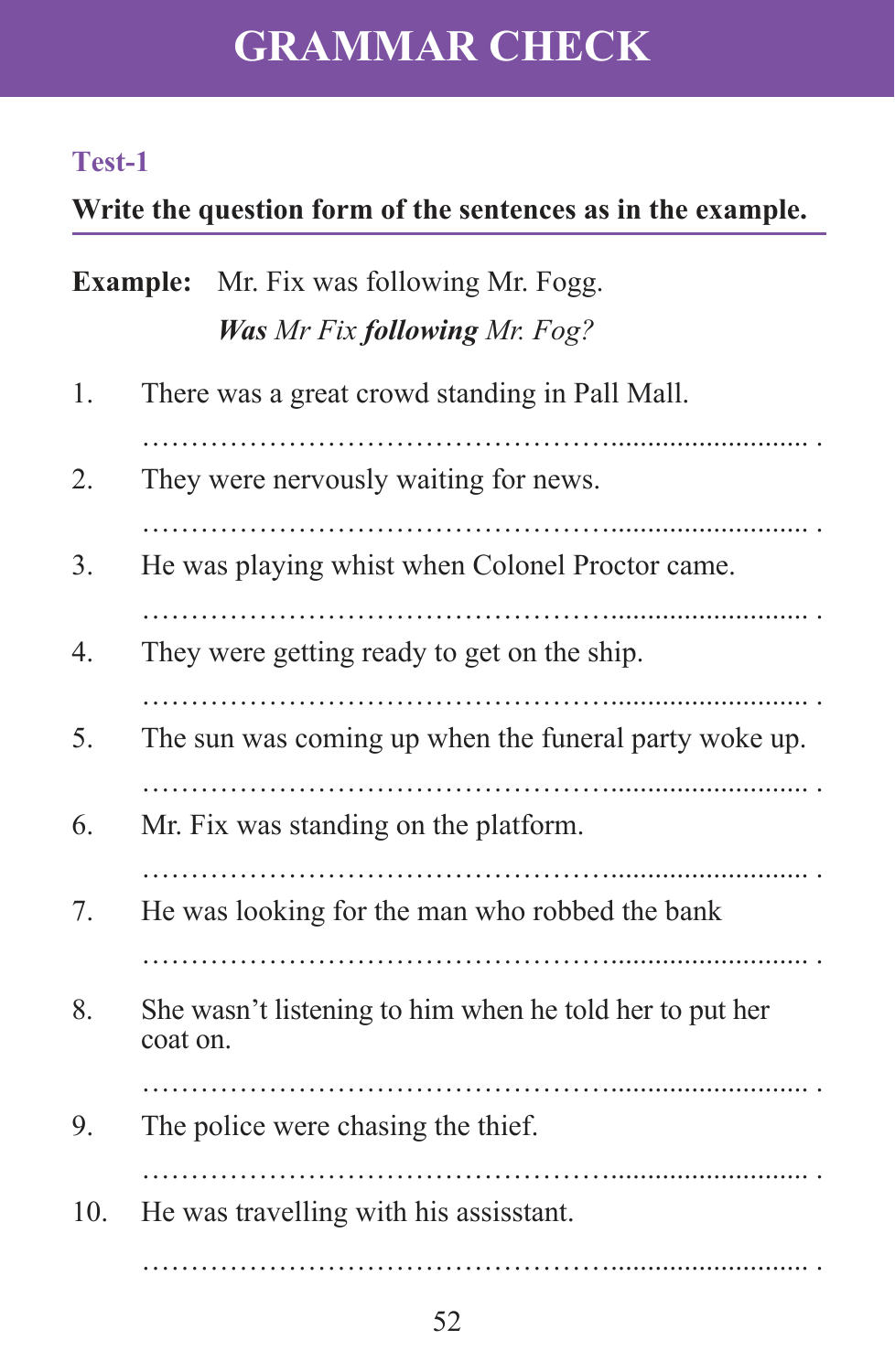### **Test-2**

#### **Choose the best answer.**

Passepartout was a hero but he was alone. The Sioux 1 .................. him. They <sup>2</sup> .................. him prisoner. Colonel Proctor didn't duel Mr. Fogg. He<sup>3</sup>................... and they forgot the matter. Mr. Fogg and Mr. Fix left the train <sup>4</sup>................... Passepartout. Soldiers from the fort at the station came with them. Princess Aouda<sup>5</sup>........................ at the fort. The men rescued Passepartout but Mr. Fogg's train left. Passepartout was very sad his master would lose his bet.

| $\mathbf{1}$ . | a. surrounded | b. surrounding | c. surrounds |
|----------------|---------------|----------------|--------------|
| 2.             | a. takes      | b. took        | c. taken     |
| 3 <sub>1</sub> | a. apologised | b. apologises  | c. apologise |
| 4.             | a. rescued    | b. rescues     | c. to rescue |
| 5.             | a. stay       | b. stayed      | c. staying   |

Passepartout was <sup>6</sup>..................... in the rajah's clothes. He picked up the woman and <sup>7</sup> .................. her off the pyre. The funeral party were all <sup>8</sup>.................... Mr. Fogg, Passepartout and the driver ran into the trees. The princess was <sup>9</sup>................... Aouda. The funeral party found the rajah's body. They started to chase them. Mr. Fogg's party <sup>10</sup> ................... .

| 6.  | a. dress        | b. dressed | c. dresses  |
|-----|-----------------|------------|-------------|
| 7.  | a. carrying     | b. carry   | c. carried  |
| 8.  | a. scared       | b. scare   | c. scaring  |
| 9.  | a. calls        | b. called  | c. calling  |
| 10. | a. have escaped | b. escaped | c. escaping |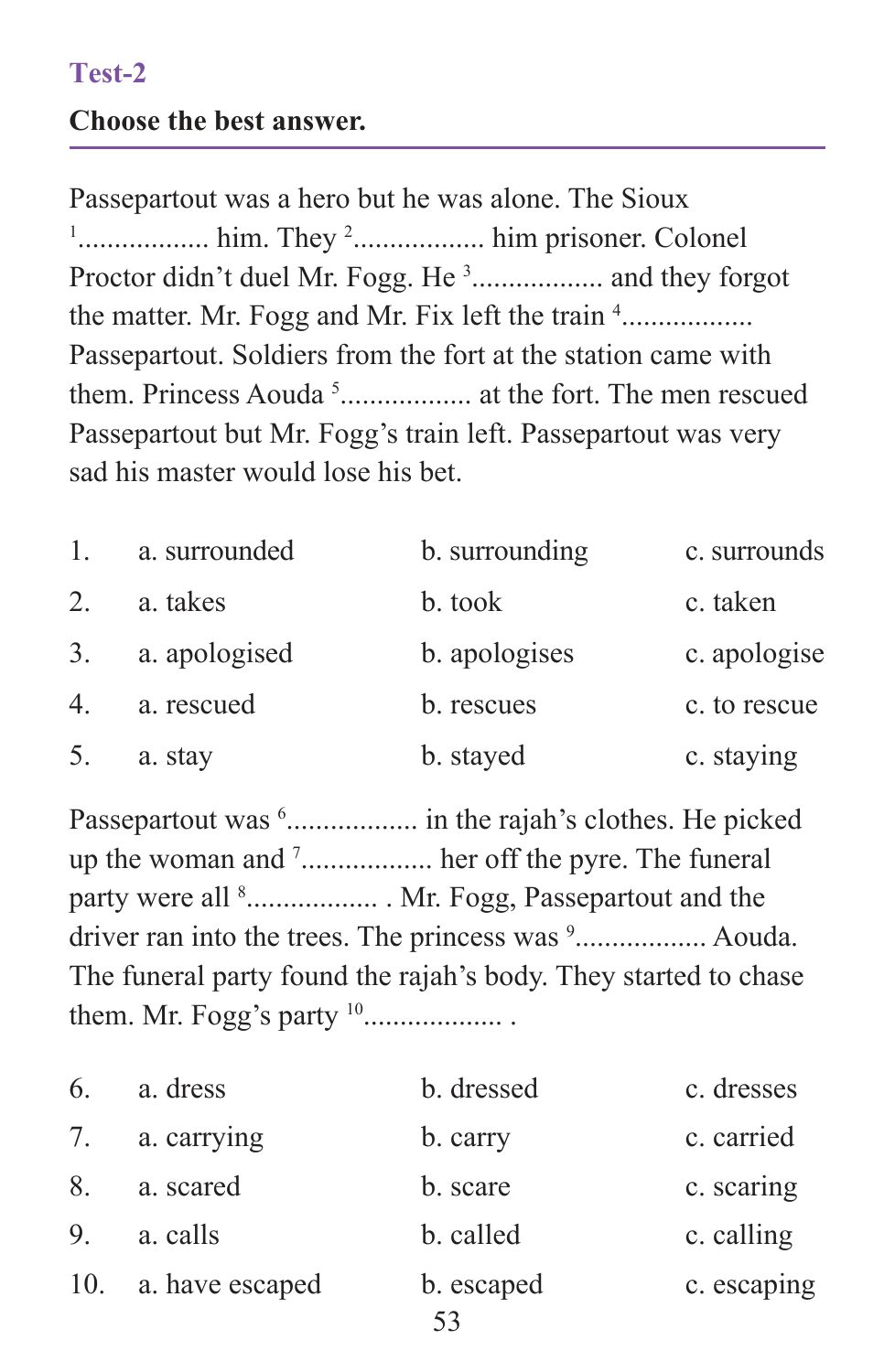## Test-3

### Put these words in the correct order so that the sentences make sense.

| 1.  | the / tried / plan / Mr Fogg / and / driver / to / make / a |
|-----|-------------------------------------------------------------|
| 2.  | time / on / the / train / left                              |
| 3.  | opium / Passepartout / up / in / an / den / woke            |
| 4.  | eight / at / the / train / stopped / o'clock                |
| 5.  | late / was / he / five / minutes                            |
| 6.  | the / he / days / travelled / around / world / in / 80      |
| 7.  | parade / go / they / the / watched / past                   |
| 8.  | Mr. Fogg's / in / was / journey / papers / the              |
| 9.  | eyes / his / closed / Mr. Fogg / stood up / and             |
| 10. | in / Mr. Fogg / was / prison                                |
|     |                                                             |